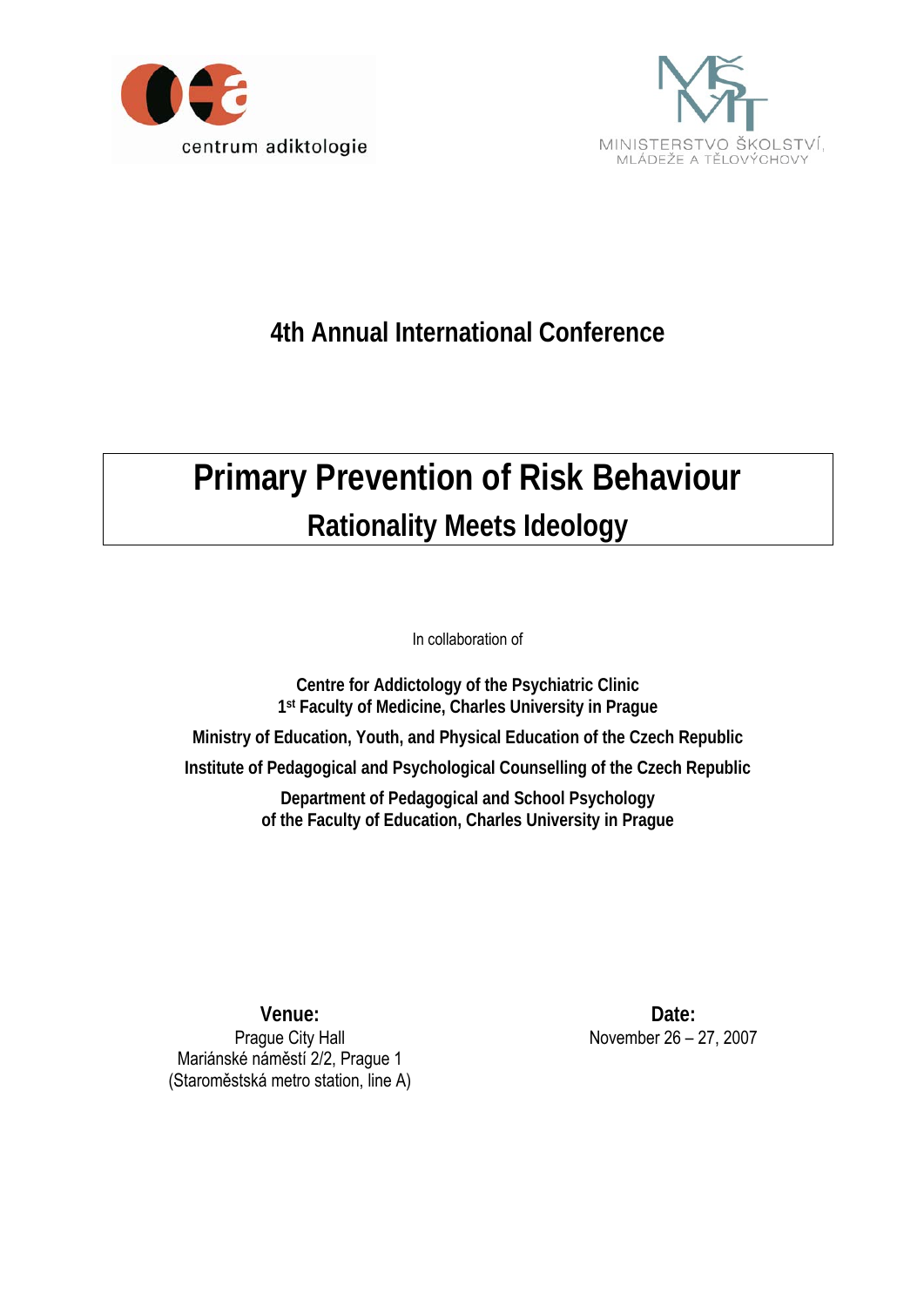**Focus of the conference:** 

The conference follows on from the previous annual conferences in 2004, 2005, and 2006. Its general part will focus on conceptual premises for successful primary prevention and the practical part will involve elective workshops on individual topics.

The main topic of the conference involves the relationship between rational and ideological approaches to primary prevention. The purpose of this confrontational topic is to create an atmosphere for discussing issues related to the effectiveness of preventive methods and approaches, the conclusiveness and record-keeping of this effectiveness, etc. The effort is to open a wider discussion about why the professional community makes such little use of findings from modern research into prevention, why we can still find practical examples of the use of methods and instruments which are demonstrably ineffective or even counterproductive, and why prevention is still so contaminated with an ideological approach and unfounded claims and assumptions. Inter alia, the discussion and presentations should involve the topic of the politicisation of primary prevention and the economic-political consequences of the medialisation of ideologically tuned claims.

The programme committee of the conference expects theoretically oriented contributions (theory and concepts) as well as ones with a practical focus or based on actual cases. **Special space will be reserved for contributions from practice (case reports, examples of good practice).** The programme committee wishes to support a variety of messages, which will be divided between the main thematic blocks of the conference (see below).

**Main thematic blocks of the conference:** 

- Aggression and bullying
- Risk sports and risk behaviour in transportation
- Food intake disorders
- Racism and xenophobia
- Negative influence of sects
- Risk sexual behaviour
- Addictive behaviour (addictology)